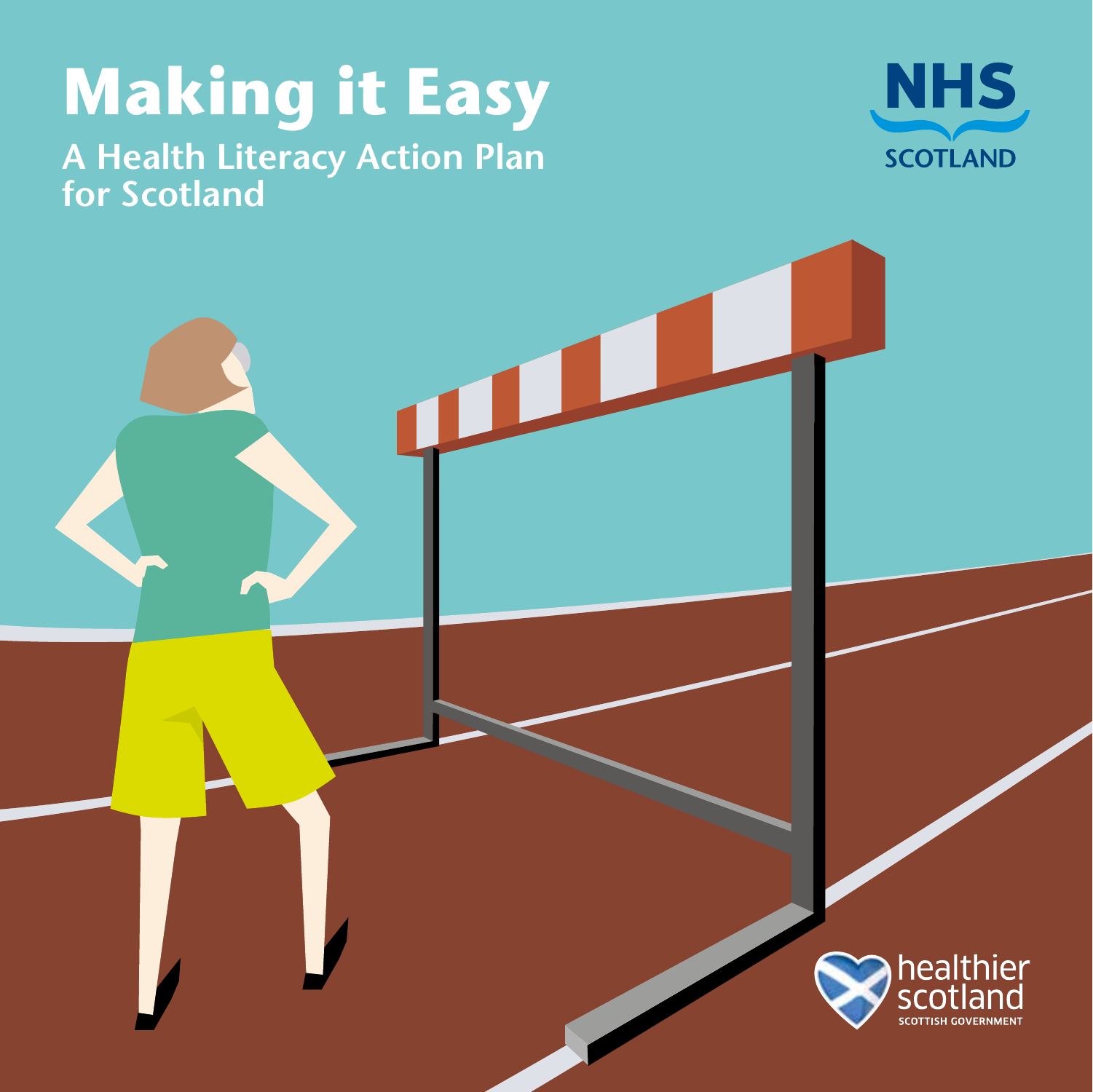We want Scotland to be a health literate society which **enables** all of us to have sufficient confidence, knowledge, understanding and skills to live well, on our own terms, and with any health condition we may have.

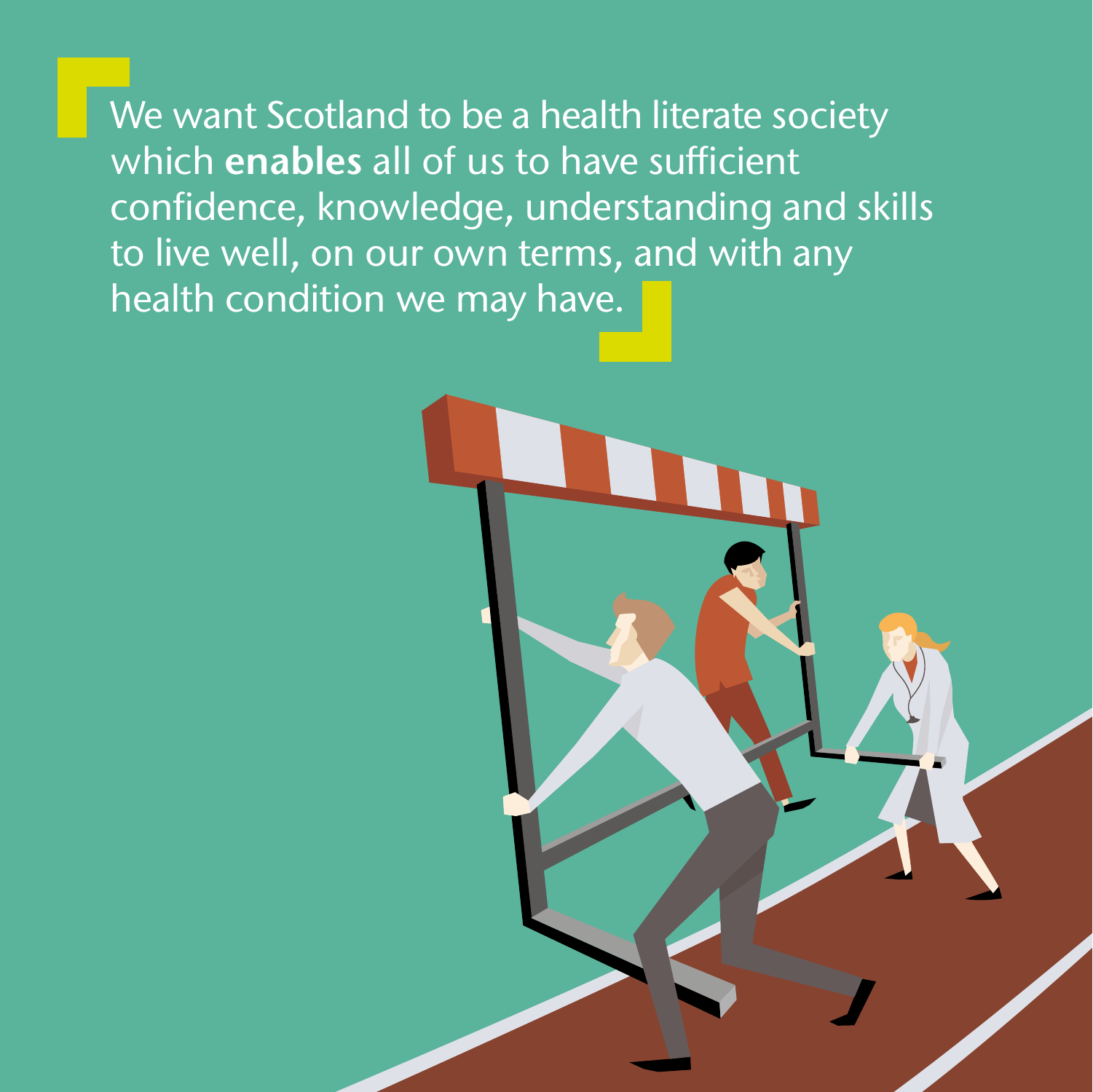

## Foreword from the Cabinet Secretary

**Person-centred Health and Care Portfolio**

**Alex Neil, MSP** Cabinet Secretary for Health and Wellbeing

aras hue

Health literacy is about people having enough knowledge, understanding, skills and confidence to use health information, to be active partners in their care, and to navigate health and social care systems.

Health Literacy is being increasingly recognised as a significant public health concern around the world. So I am delighted that Scotland, with its ethos of innovation and collaboration, is in the vanguard of efforts to meet this global challenge.

**Making it Easy** sets out an ambition and the means for all of us to live well, on our own terms, and with any condition we may have, by making sure that health and social care services cater for each of us – regardless of our abilities.

Scotland's 2020 Vision for Health and Social Care focuses on prevention, anticipation and supported self management. Addressing health literacy is at the heart of our commitment to delivering a safe, effective and person-centred healthcare system.

Closing the gap between the demands of modern healthcare and people's abilities will help to reduce health inequalities, and strengthen the wellbeing of both individuals and communities.

**Making it Easy**, the National Health Literacy Action Plan for Scotland, has been developed with a national group, which has drawn on the expertise of front line practitioners, policy makers, academics and those with years of experience with NHS boards and the third sector; they in turn drew on the direct experience of those who have struggled to engage with health and care services.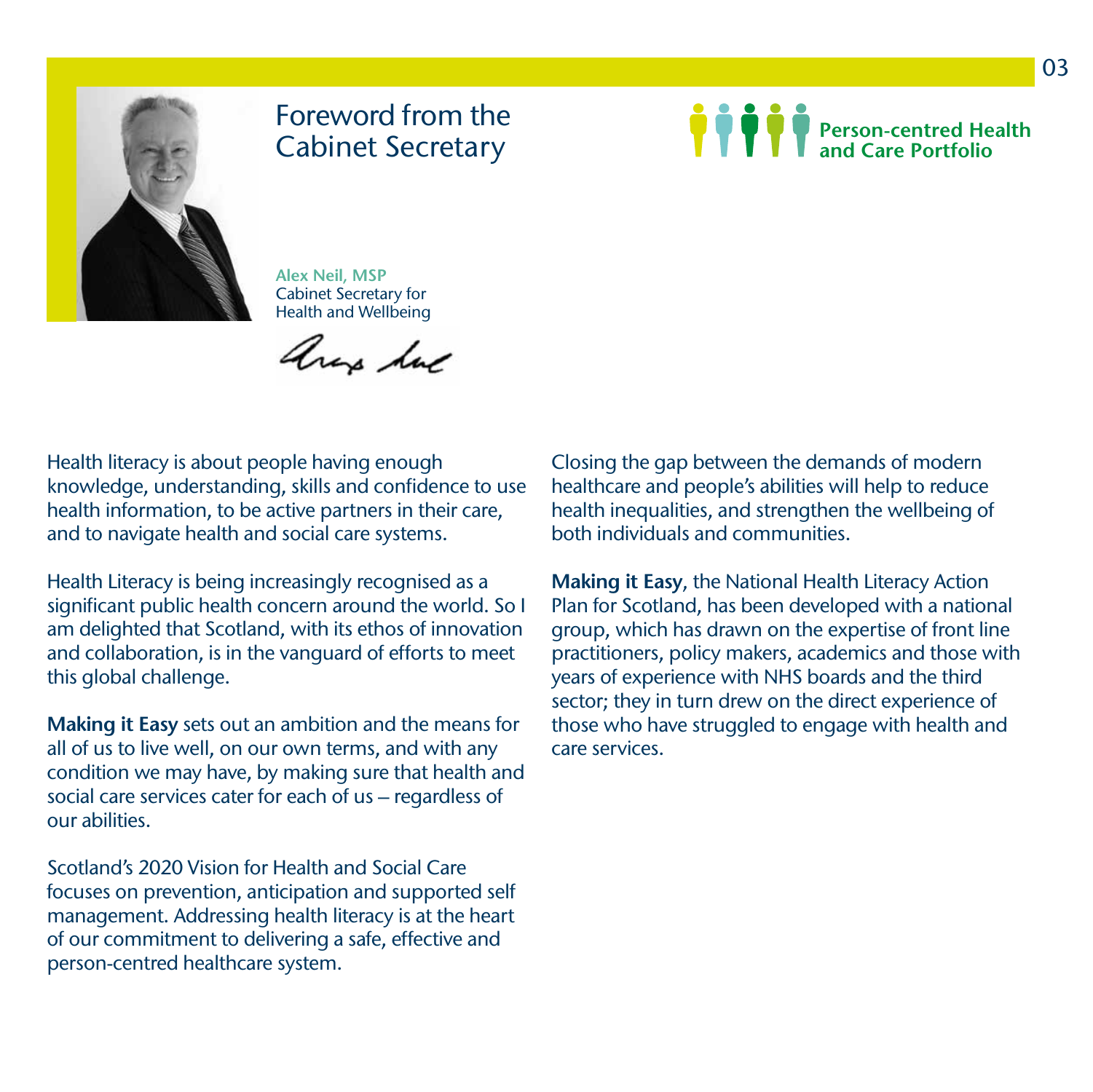## **Introduction**

**Many of us lack the knowledge, understanding, skills and confidence to take an active role in our own wellbeing, despite a strong desire to do so.** 

Modern health and social care can place daunting hurdles in our way – the language and processes of health and care services can be hard to understand. These hurdles can undermine our confidence in accessing and participating in our healthcare and erode our ability to sustain our health. We may be confused by the signage at the hospital, struggle to make sense of information about our health conditions, or be unable to communicate effectively with our clinical and care staff. This can be even more challenging when faced with stressful health or life circumstances. All this undermines our ability to manage our own conditions safely and effectively, and this is a cause of health inequality.

Addressing the issue of health literacy is the key purpose of **Making it Easy**. This issue affects all of us, whether we have a health problem or not, and therefore it has been written with all of us in mind. We all have a role in working together to address health literacy, whether we work in health or social care, or part of the third sector, or as teachers, employers, community workers – or indeed as relatives, carers, friends and colleagues. Strong social connections nurture good health literacy.

However, **Making it Easy** limits its scope to the responsibilities of those working in health and social care.

#### **Making it Easy**

- $\blacksquare$  Highlights the hidden problem of low health literacy and the impact that this has on our ability to access, understand, engage and participate in our health and social care.
- $\blacksquare$  Explains that low health literacy leads to poor health outcomes and widens health inequality.
- n Calls for all of us involved in health and social care to systematically address health literacy as a priority in our efforts to improve health and reduce health inequalities.
- Sets out an ambition for all of us in Scotland to have the confidence, knowledge, understanding and skills we need to live well, with any health condition we have.
- Lays out the actions the Scottish Government and partners are taking to help all of us in health and social care collaborate and help realise this ambition.

To explore the rationale, evidence and processes that led to the development of **Making it Easy**, please visit the **Health Literacy Place** at www.healthliteracyplace.org.uk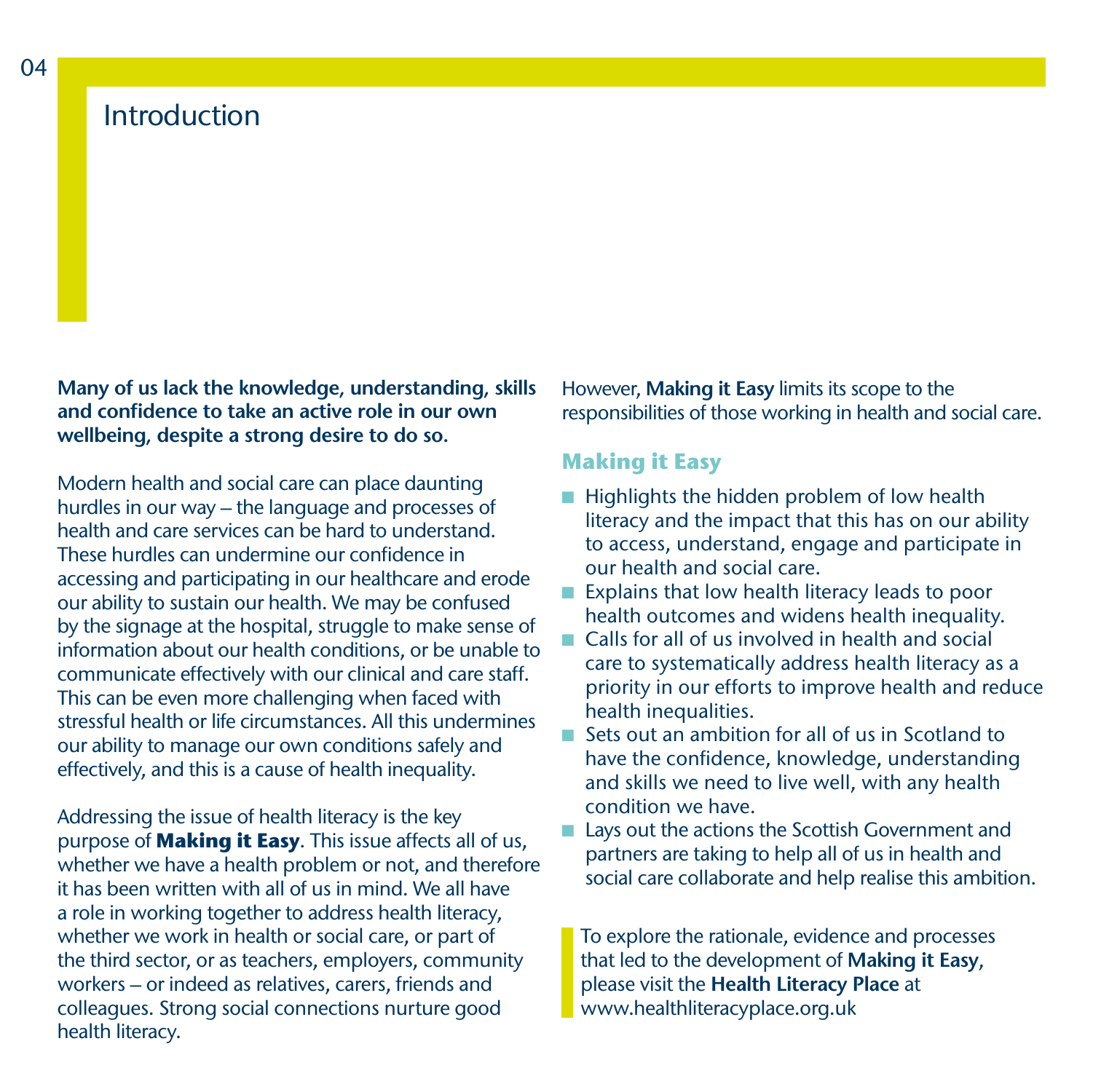## Some facts that should get your attention



of English working age adults will struggle to understand instructions to calculate a childhood paracetamol **43** dose



The cost to the US economy, because of inadequate health literacy, is estimated to be in the region of \$106- \$236 billion per year



**Those of us with lower levels of health literacy:**  have higher rates of emergency admission... ...and have difficulty



managing our own health and wellbeing, that of our children, and anyone else we care for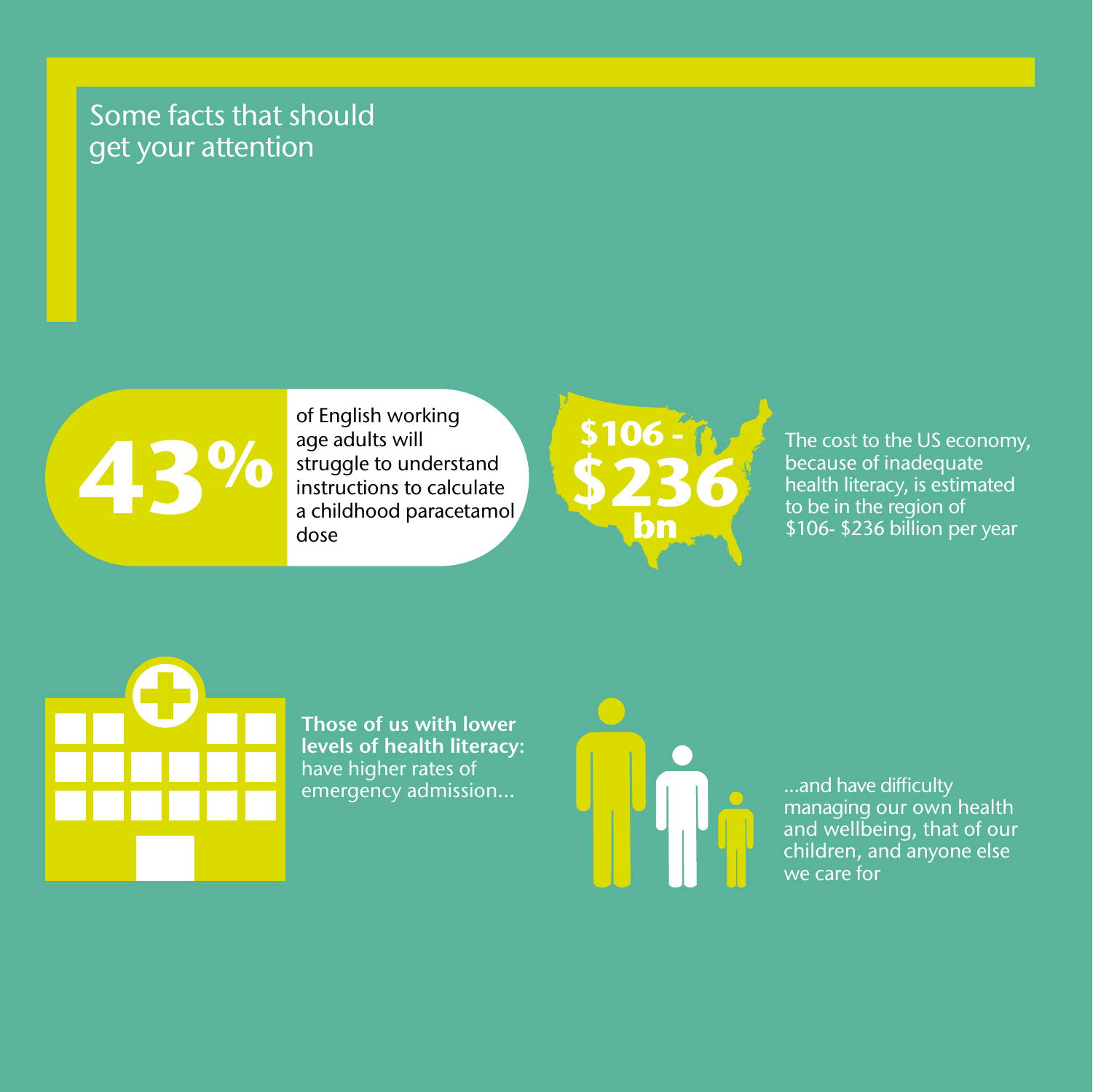**George Bernard-Shaw**

## "The single biggest problem with communication is the illusion that it's taken place"

#### **Is health literacy really such a big issue?**

The problem of poor health literacy affects a significant portion of the population.

- $\blacksquare$  The proportion of the population with inadequate health literacy in a sample of eight European countries is 47% – almost half the population $^{\textrm{\text{!`}}}.$
- 43% of English working-age adults **will struggle** to understand instructions to calculate a childhood paracetamol dose<sup>2</sup>.
- $\blacksquare$  The cost to the US economy, because of inadequate health literacy, is estimated to be in the region of  $$106-\$236$  billion per year<sup>3</sup>.
- 26.7% of people in Scotland have occasional difficulties with day-to-day reading and numeracy. 3.6% will have severe constraints<sup>4</sup>.

## **How does poor health literacy affect people's health?**

 $\blacksquare$  Those of us with lower levels of health literacy:  $56$ 

- $\blacksquare$  are generally 1.5 to 3 times more likely to experience a given poor outcome
- $\blacksquare$  have poorer health status and self-reported health
- $\blacksquare$  wait until we're sicker before we go to the doctor
- $\blacksquare$  find it harder to access services appropriate to our needs
- $\blacksquare$  find it harder to understand labelling and take medication as directed
- $\blacksquare$  are less able to communicate with healthcare professionals and take part in decisions
- $\blacksquare$  are less likely to engage with health promotional activities, such as influenza vaccination and breast screening
- $\blacksquare$  are at increased risk of developing multiple health problems
- $\blacksquare$  have higher rates of avoidable and emergency admissions
- $\blacksquare$  have higher risks of hospitalisation and longer in-patient stays
- $\blacksquare$  have difficulty managing our own health and wellbeing, that of our children, and of anyone else we care for
- $\blacksquare$  have greater difficulty looking after ourselves when we have long-term conditions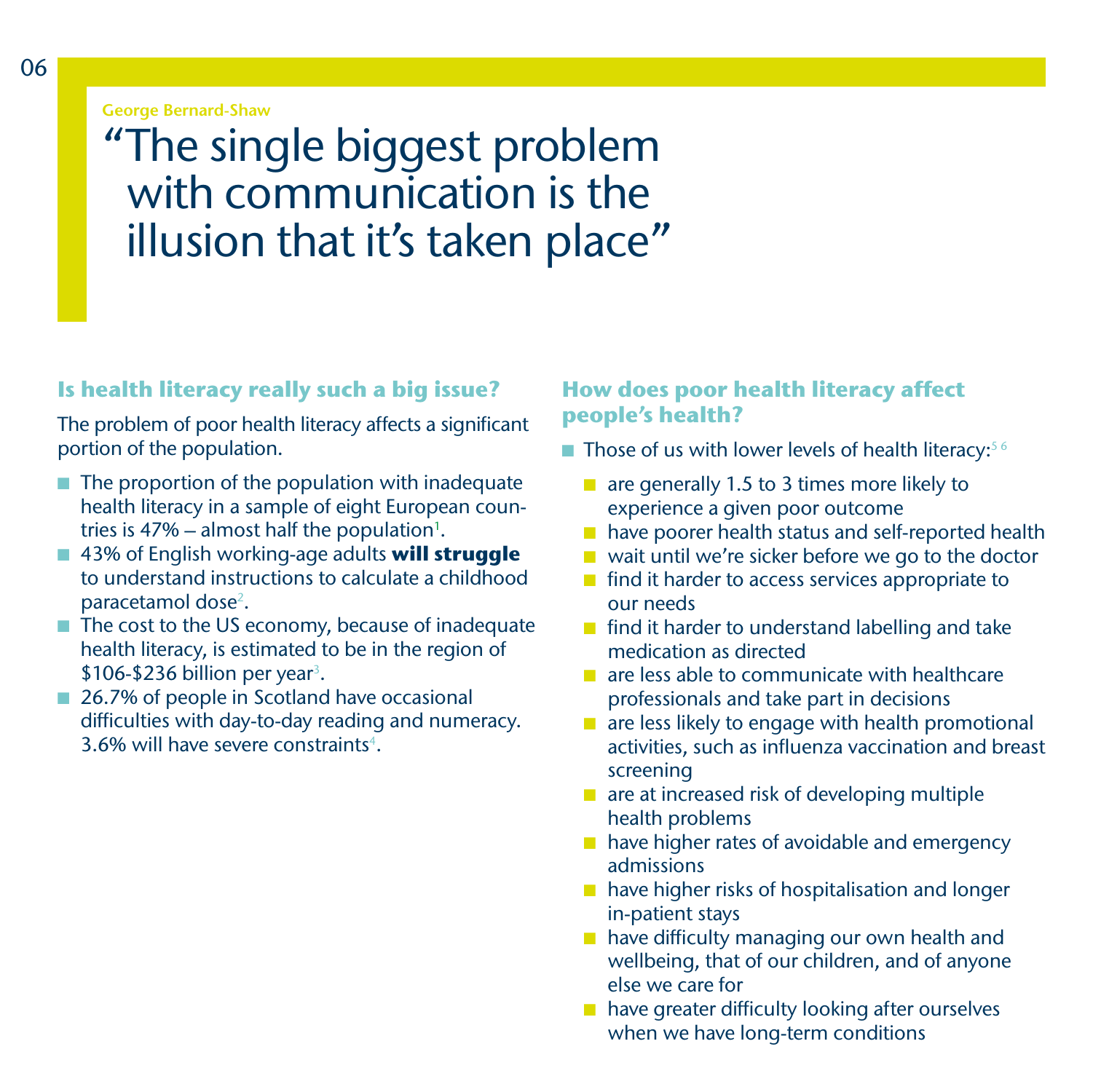## **Why do healthcare professionals underestimate our health literacy needs?**

Healthcare professionals often underestimate our health literacy needs. This is because these needs often remain hidden and some of us actively hide them.7 This may be because we are too ashamed, or too polite to reveal to others that we have not understood them. While this is particularly common in those who have difficulty reading, writing or using numbers, it can affect all of us – particularly if we are overwhelmed by anxiety or worry.

## **Why can it be difficult for clinical and other staff to take account of health literacy needs?**

People working in health and social care usually respond well to obvious difficulties. However, when health literacy needs are hidden, clinical and other staff can make false assumptions about what has been heard – and what has been understood. The concepts and language used may seem unfamiliar and strange. To avoid this, clinical and other staff should try and understand us and the difficulties we may face in understanding. Addressing health literacy is a two-way street.

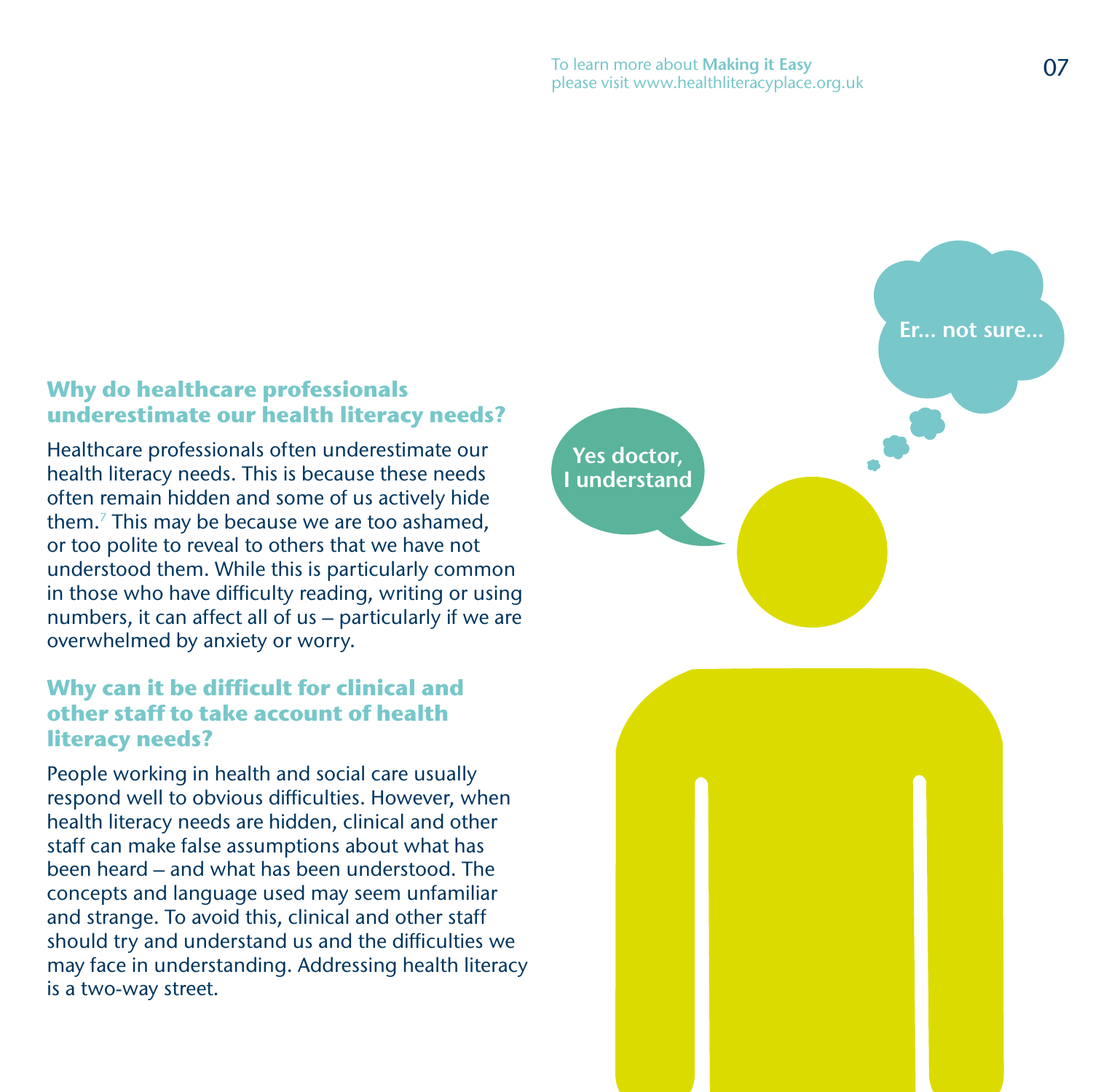

08



## **Case study**

Margaret is 57 and has struggled with reading and writing all her life. As a child, she was bullied and humiliated about this. Now Margaret feels ashamed and doesn't want anyone to know. She relies heavily on her husband, Tom, to help her with her medicines for several long-term conditions. Tom has some health problems too and had an emergency admission to hospital recently, but fortunately was home after two days. Tom missed a lot of school, and although he reads Margaret the information leaflets and booklets she has been given, he sometimes struggles with difficult words and phrases. When Margaret was recently diagnosed with diabetes she found it very worrying, because she didn't understand what she needed to do. However, when she goes to her appointments, the doctor or nurse asks if she understands what she has been told – she nods and says in a very convincing way that she does. She doesn't want them to think she is stupid.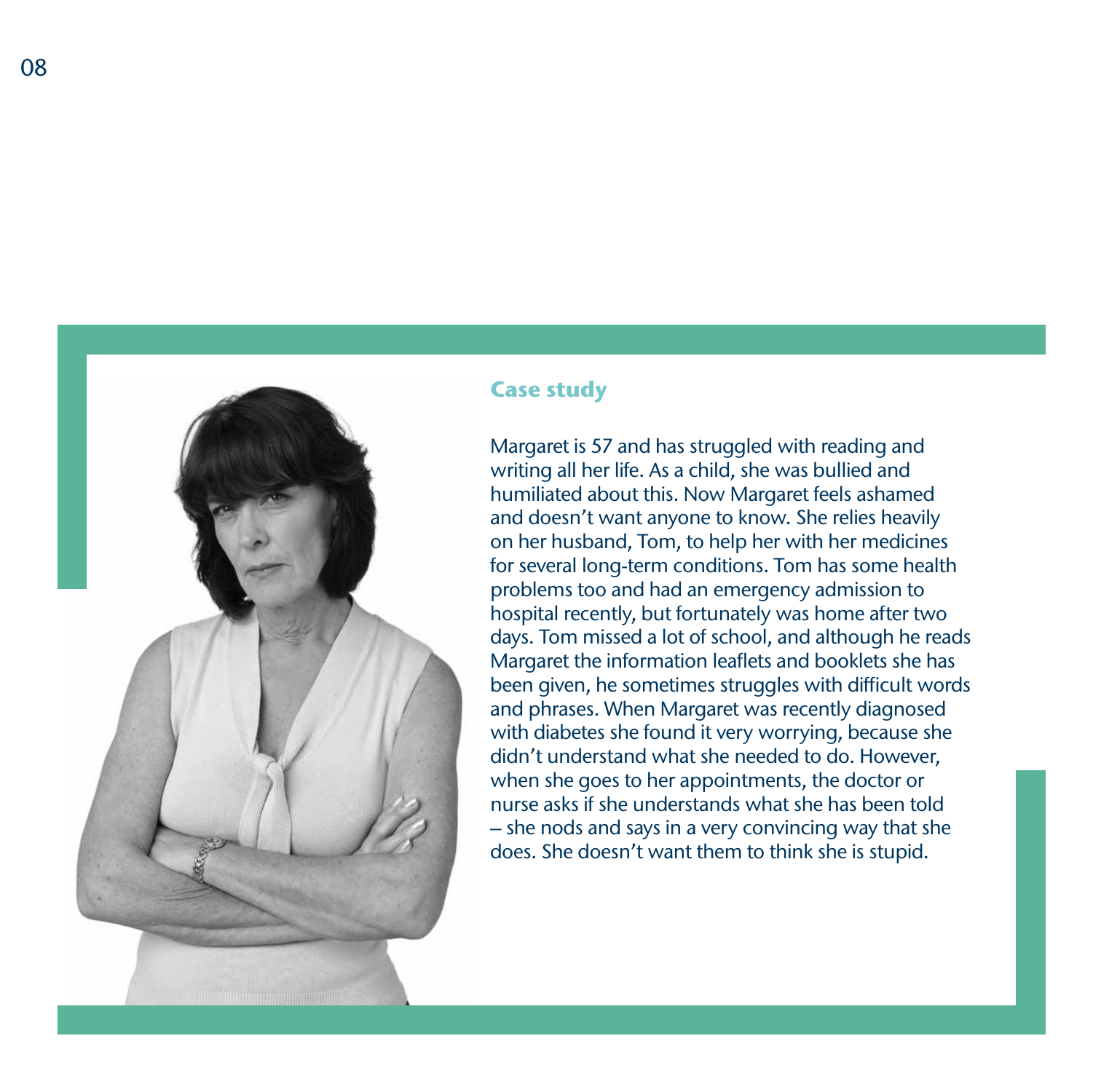## **Why is addressing health literacy important?**

Because whenever our health literacy needs are not met, the safety, effectiveness and person-centredness of our care is undermined:

- $\blacksquare$  Ineffective communication undermines our capacity to be in the driving seat of our care, which is the cornerstone of self management, and key to person-centred care.
- $\blacksquare$  When our health literacy needs are met, we are better able to work with our health care professionals to safeguard our own care and live well.

Also addressing health literacy is fundamental to the following:

- The **2020 Vision for Health and Social Care**<sup>9</sup> has a focus on prevention, anticipation and supported self management.
- **n** The **Healthcare Quality Strategy for NHSScotland**<sup>8</sup> sets out the ambition to deliver the highest quality health care to the people of Scotland through safe, effective and person-centred care.
- **n** The **Patient Rights (Scotland) Act 2011** aims to improve our experience of using health services and to support us to become more involved in our

health and health care. It says that the health care we receive must consider our needs, consider what would be of optimum benefit to us, encourage us to take part in decisions about our health and wellbeing, and provide information and support for us to do so, in a way we understand.

- Health professionals are quided by **Codes of Conduct** to adapt their practices so that they communicate in ways that we can eac h understand. This can be hugely challenging and may require new ways of working and communicating, using a variety of formats, media and technologies.
- $\blacksquare$  Addressing health literacy will help us to reduce **health inequalities**. This is because those of us with poor health literacy have the highest burden of ill health. Those of us with the lowest health literacy generally have double the rates of poor health outcomes, complications and death, compared with those who have the highest abilities<sup>10</sup>.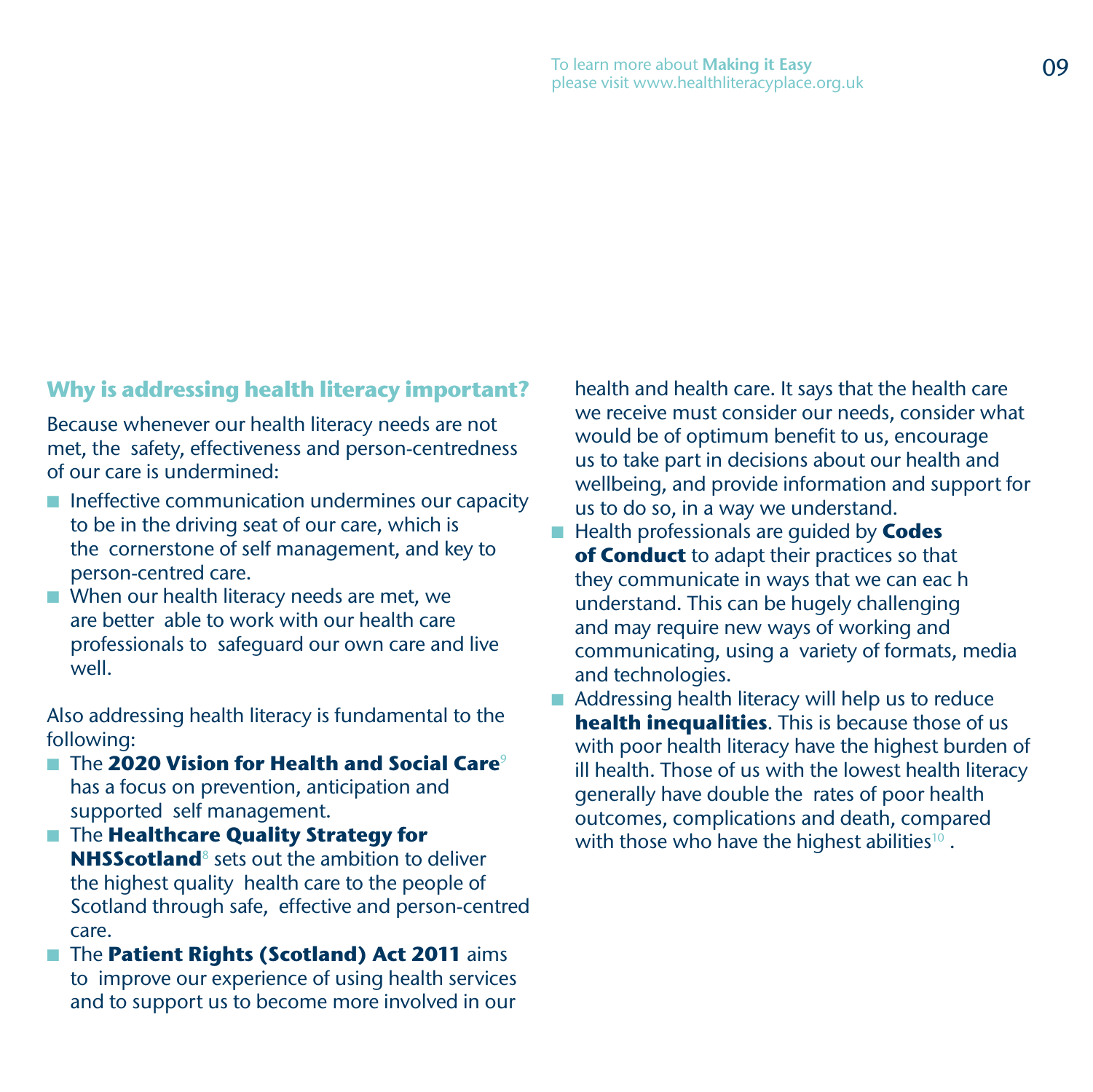

## **Case study**

## **From talking to an adult learner**

"I don't know if it was common, but the surgeon would ask me questions and when I couldn't remember or I couldn't answer him, what he did was, he says, 'I'm going to tell you what's going on' and it was all recorded on tape, and he gave us the tape to take home, so I could listen to everything he was saying and go over anything I wasn't sure of. So I was able to write it down…. and ask him."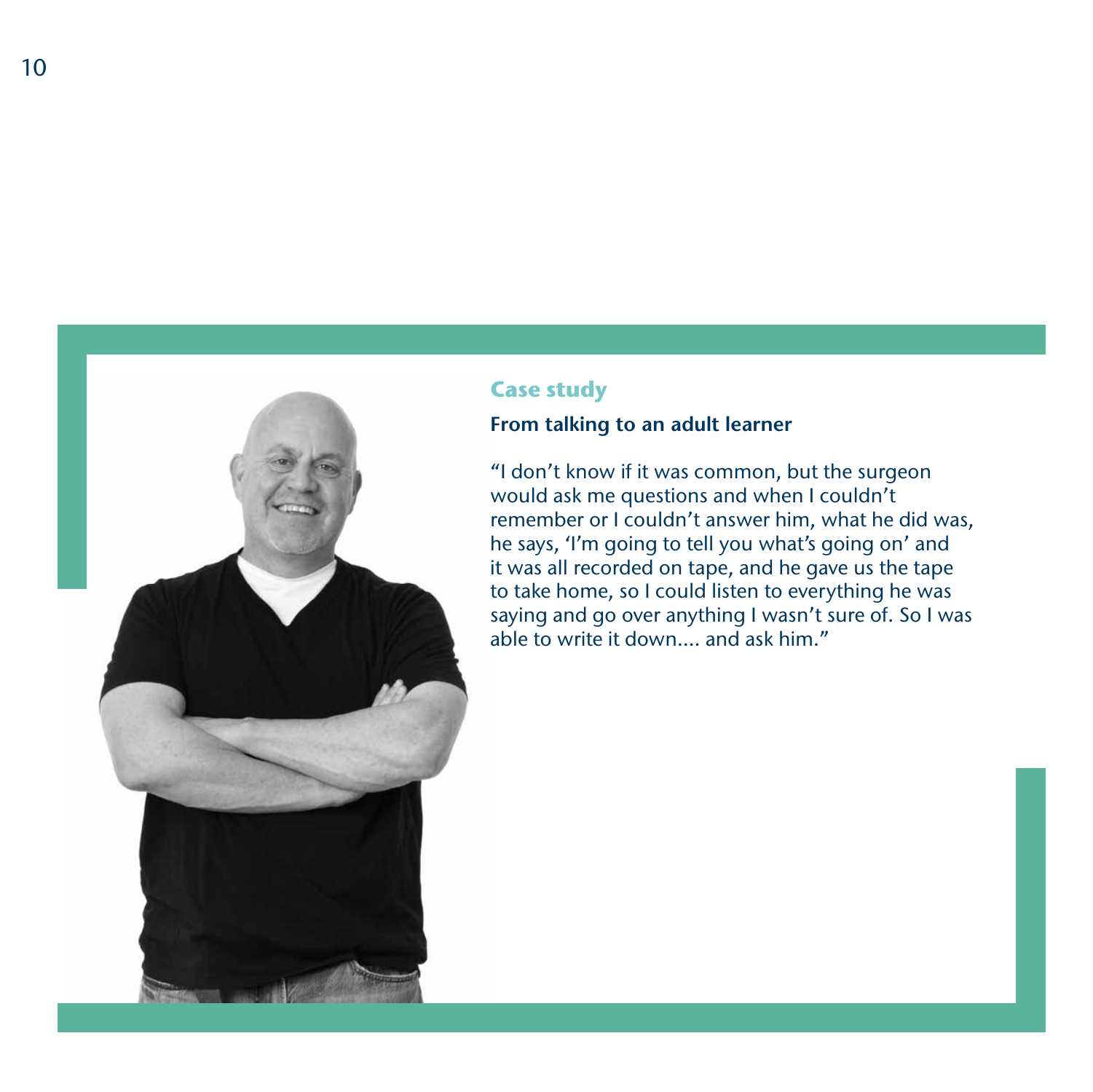## **Case study**

"I was on so many different tablets, I would get them mixed up. I didn't want to admit I was struggling but then I got ill and ended up in hospital. When I came out of hospital, the nurse had given me a chart of what and when to take, and she also checked that I had understood it all. It gave me a lot of confidence."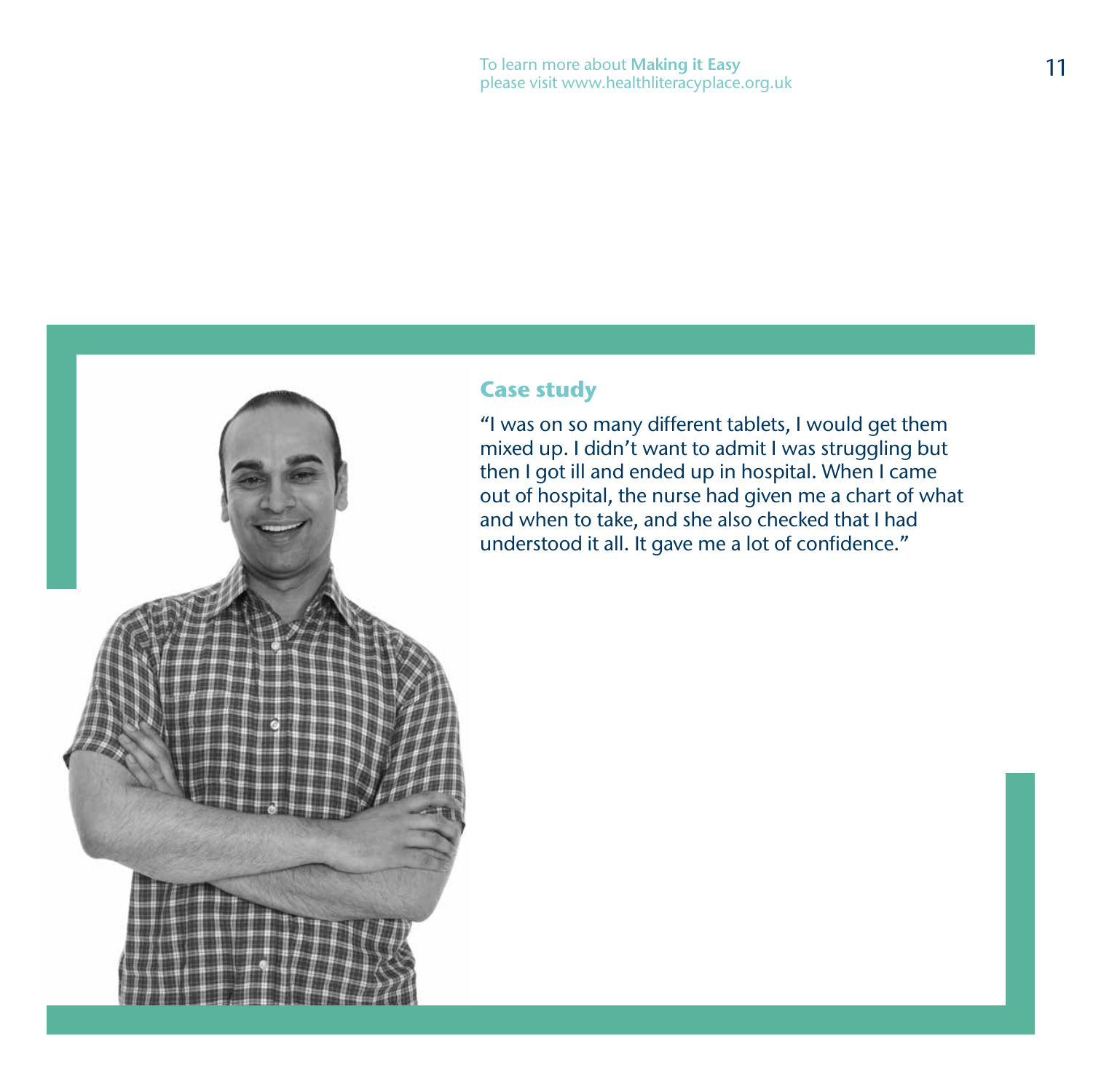## Achieving our ambition... shifting the focus

The traditional approach to helping us understand health and healthcare, is to provide us with high quality information. Scotland has many great examples of quality education and innovative information resources, such as NHS Inform.

Those of us who are healthcare providers need to go further and adapt services to meet everyone's health literacy needs. As users of services, we need the people providing those services to routinely ensure that we understand and have been understood.

This approach locates the task of dealing with the 'problem' of health literacy, not just with those of us who have difficulty understanding and using services, but also with those of us who are delivering them.

In Scotland our challenge is to those providing services **to make things easier**, by more engaging and effective communication.

## **An analogy**

Thirty years ago IBM developed the first home computer. Most people, other than the very intrepid, were reluctant to learn how to use them. The IT industry could have provided us all with more information and education to increase our 'computer literacy'. Instead they set about making computers simpler and more engaging to use. Now 5 and 85 year olds can do complex tasks on a tablet computer. This approach of simplifying the computer 'interface' has dramatically reduced the barriers to using computers, opening them up to almost everyone.

We must likewise simplify the healthcare 'interface' and make health care more engaging.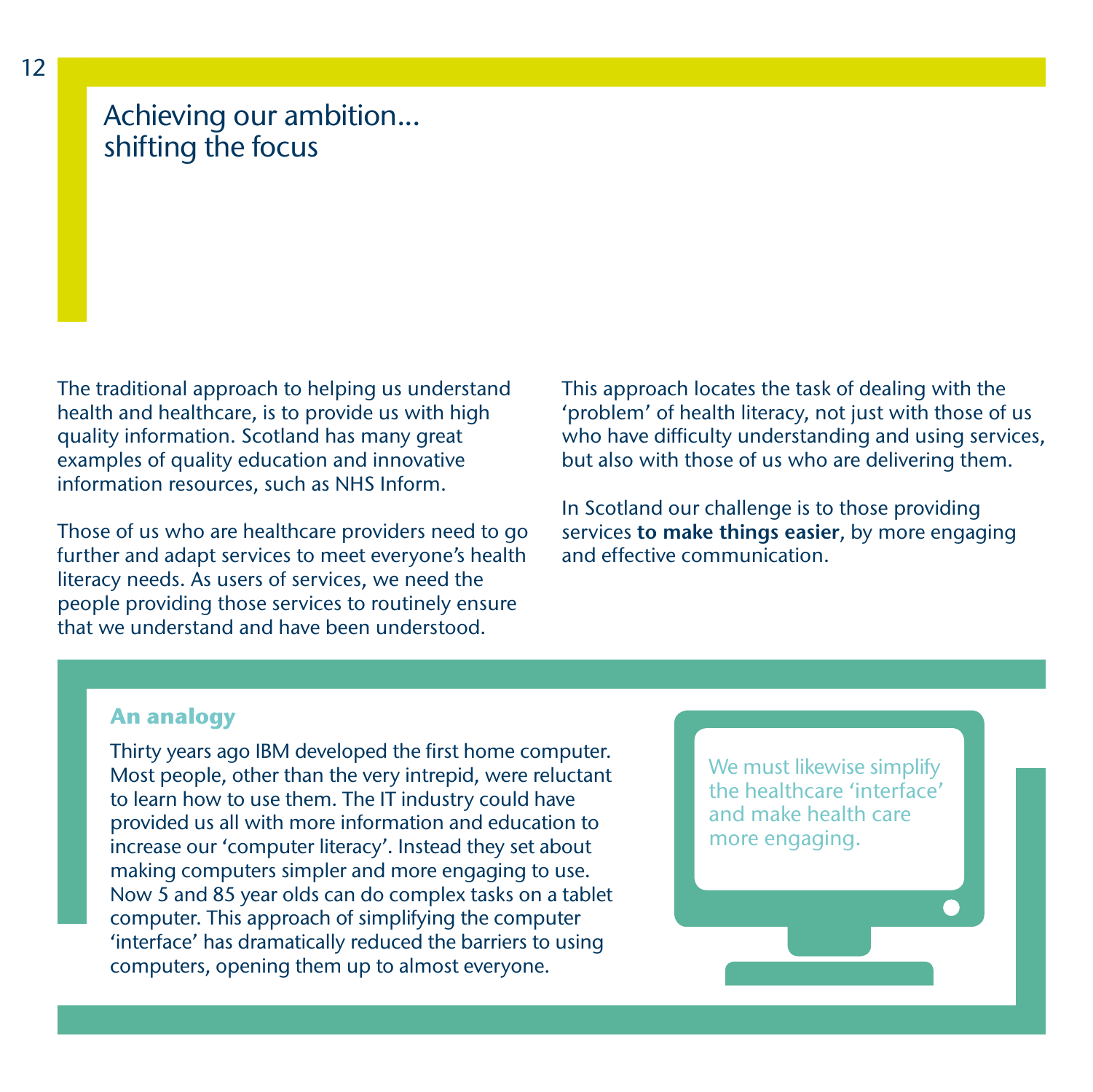## Actions

The outcome that is being sought from this health literacy plan is a culture and practice which supports:

- equal access
- $\blacksquare$  collaborative working
- $\blacksquare$  self management

This means making it easy for us to access services, have better conversations with our professionals, and be in the driving seat of our health and healthcare.



The specific actions highlighted below will help all of us working in health and social care to cater for the health literacy needs of those we are trying to support. They have been selected for promoting the required change in practice and culture by:

- Raising awareness and the capabilities of **professionals** to address health literacy.
- **n** Promoting the development and **spread** of existing and new health literacy tools, **innovations and technologies**.
- n Improving **access** to these useful enabling **health literacy tools** and resources.
- Enhancing health literacy at **transitions of care**, which are key learning and patient safety points in health and social care.

More detail on these actions can be found at **www.healthliteracyplace.org.uk**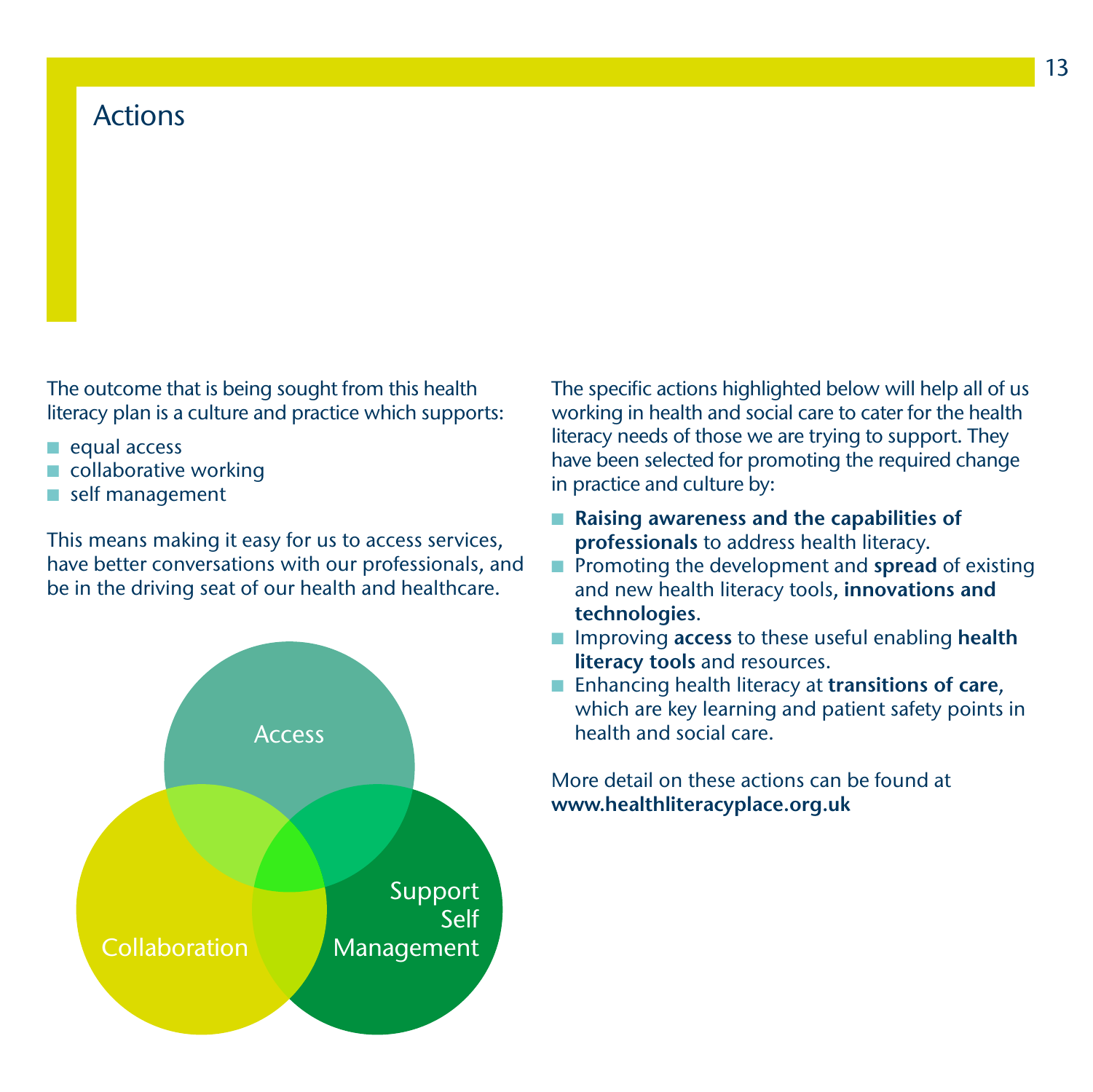## Actions (continued)

## **1. Workforce awareness and capabilities activity.**

This activity will enable people who work in health and social care services to be aware of the challenge of health literacy, to commit to responding to it, and to have the skills, knowledge and capability to do so.

The full strategic context of the workforce-focused work and specific actions are available at the **Health Literacy Place**, but call for action on the following:

#### **Leadership, management and team leaders** to:

- Address health literacy in order to reduce health inequalities, to uphold people's human rights, as well as safeguarding the achievement of NHSScotland's effective, safe and person-centred ambitions.
- $\blacksquare$  Take responsibility for staff to be aware of health literacy tools, and have access to them.
- Address staff capability to support peoples' health literacy needs (addressing the personal health literacy needs of people working in health and care services is vital, but this is beyond the immediate scope of this plan).
- Develop an organisational culture that promotes health literacy.

#### **Individual clinical staff** to:

- $\blacksquare$  recognise people's health literacy needs
- $\blacksquare$  be aware of appropriate resources
- $\blacksquare$  employ a range of communication tools

The workforce-related actions in this health literacy action plan are aimed at establishing a healthy organisational culture, effective leadership and management and most particularly to having a capable workforce. This is in line with **Everyone Matters: 2020 Workforce Vision** which sets out the shared values of:

- $\blacksquare$  care and compassion
- $\blacksquare$  dignity and respect
- $\blacksquare$  openness, honesty and responsibility
- $\blacksquare$  quality and teamwork.

## **2. Test and spread health literacy innovations**

The Person-Centred Health and Care Collaborative is supporting teams across NHSScotland to use improvement methodology to test, implement and sustain changes to the way care is provided, so that it is reliably person-centred for every person, every time.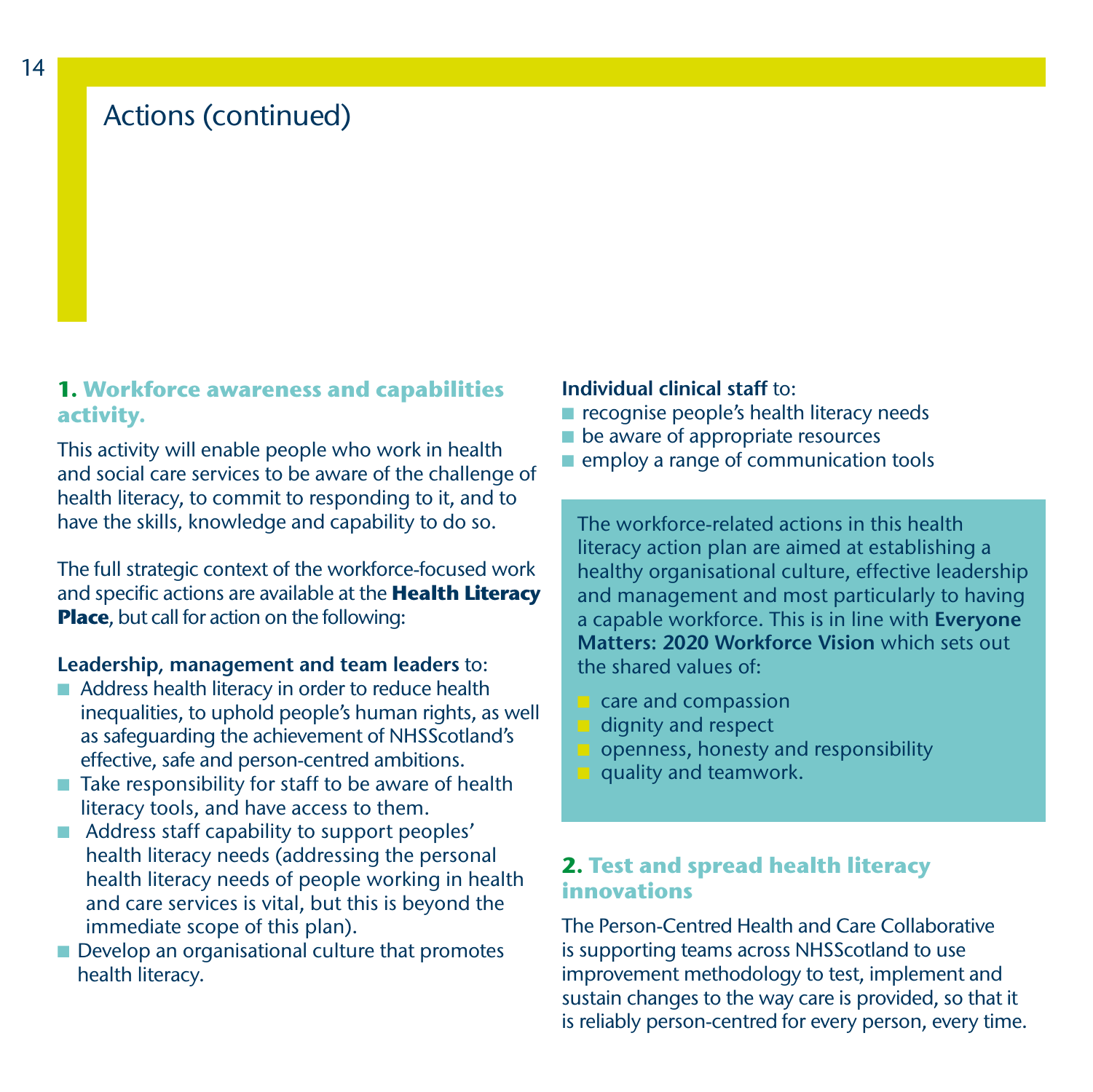This 'Collaborative' approach has been successfully used to improve patient safety.

Effective communication – which takes account of people's health literacy needs – underpins personcentred care. This is particularly important at key healthcare interactions and transitions. These include:

- $\blacksquare$  hospital discharge and clinic visits;
- $\blacksquare$  shared decision making and consent for treatments and procedures
- changes in people's medication.

There are several evidence-based health literacy interventions, that will be promoted within the Collaborative, to support teams to test and implement new ways of working. These include:

- Checking understanding using 'Teach Back', a simple technique for confirming that people have understood what has been said
- Sharing jargon-free copies of clinic and discharge correspondence, which use language that the person can understand
- $\blacksquare$  Providing test results in meaningful and accessible formats
- **N** Using clear jargon-free oral communication
- Tailoring information to people's needs

Focusing on these elements is likely to provide big gains in highlighting the health literacy needs of service users to practitioners.

Crucially, it will improve people's understanding and confidence, helping them to sustain their health and to contribute to their own healthcare safely.

## **3. A National Health Literacy Resource for Scotland, "The Health Literacy Place"**

## The National **Health Literacy Place** has been established to:

- provide desktop access to examples of *existing* good practice, techniques and tools
- $\blacksquare$  generate and disseminate practice-based evidence of *emerging* effective health literacy innovations, resources and technologies
- provide references and articles that expand on the themes of **Making it Easy**, including improving access, collaboration and support for self management

## and

 $\blacksquare$  create access to a community of practice, providing support and connection between those engaged with health literacy developments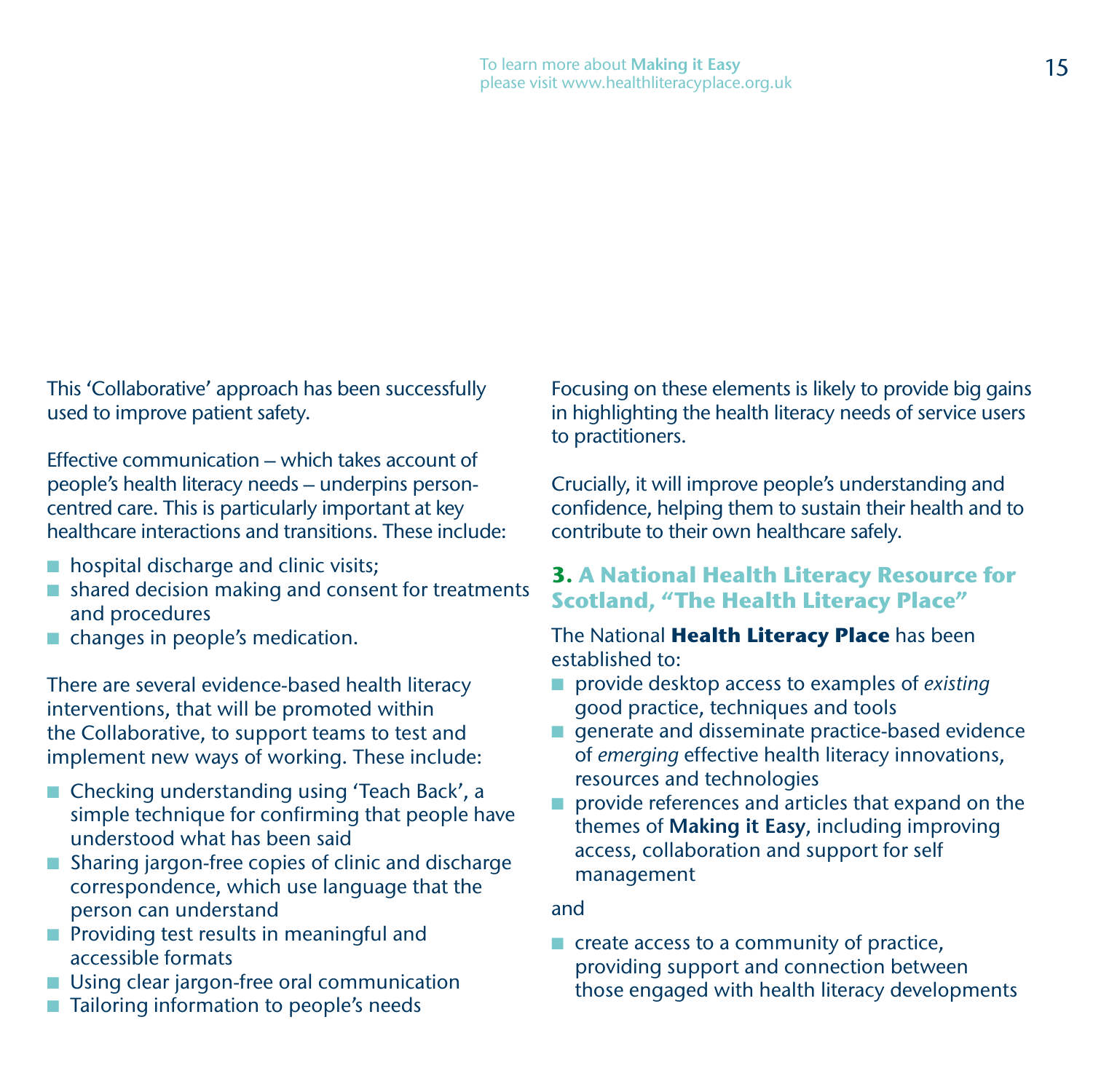

#### **Case example**

#### **Ward 19, Royal Alexandra Hospital, NHS Greater Glasgow and Clyde**

In feedback, patients in the ward said that they often forgot the questions they had meant to ask their consultant during ward rounds. As a proactive way of dealing with this, patients were given white boards and marker pens, to write down any questions or concerns they had beforehand.

One patient just drew pictures on the white board. The patient disclosed to the hospital chaplain that he could not write. This information came as a surprise to the staff on the ward.

Issues of health literacy had not emerged through the admission assessment. The staff realised that no account was taken of health literacy in their routine enquiry arrangements, and yet they often provided information about treatment and procedures in writing only. This awareness has led to a change of approach within the ward, where staff now always offer assistance in writing questions down on the white board prior to ward rounds.

Staff now have a raised awareness of the issue of health literacy. They routinely make subtle enquires with patients, to check their understanding, particularly when written information is being shared.

This situation has served as an important reminder that we should not expect people to be health literate and able to read and write – and that we need to behave in ways that more effectively meets people's health literacy needs.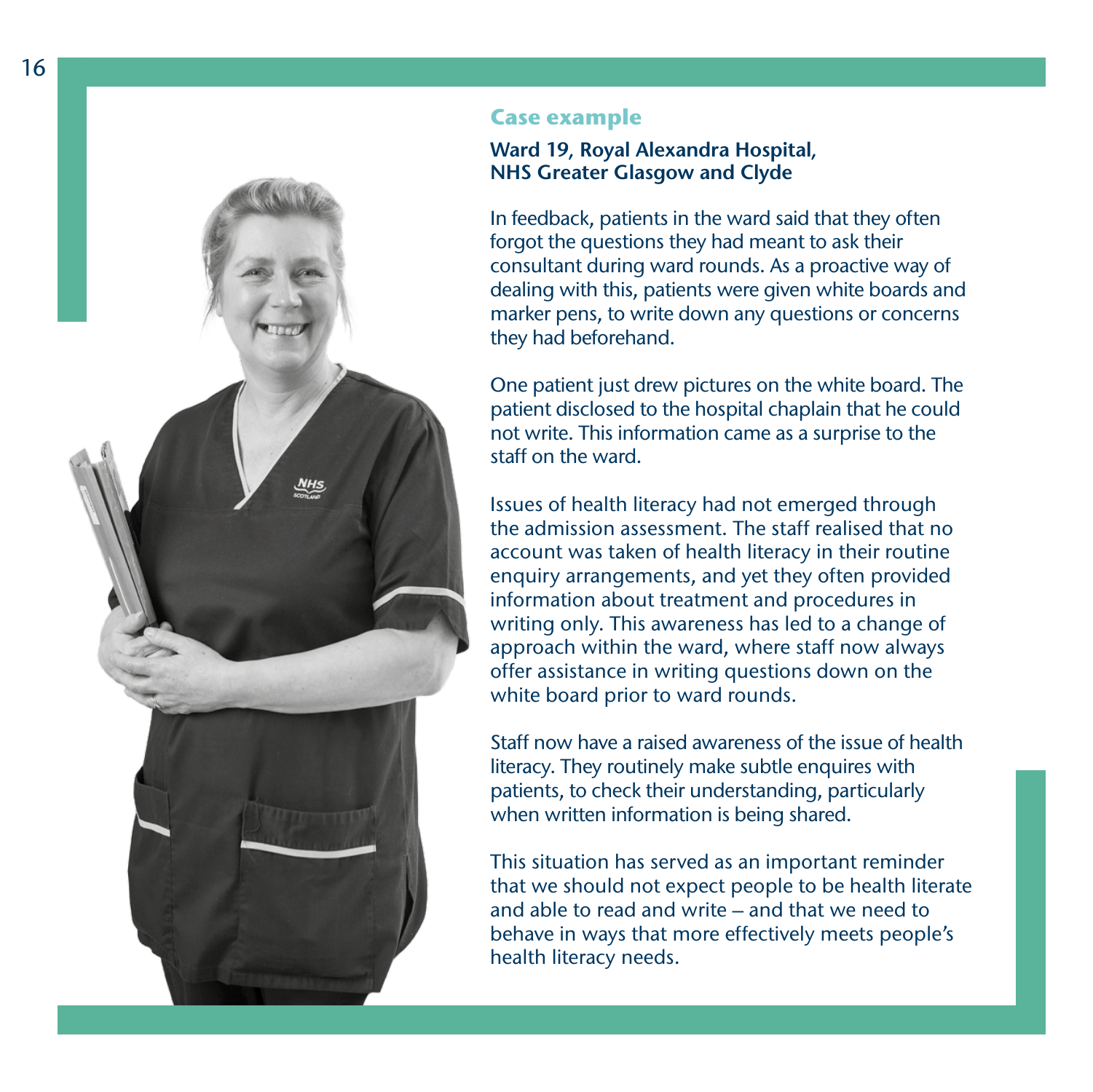## **A quick guide to 'Making It Easy' has also been produced – it highlights the following ways to make it easy;**

- **N** Use the **'Teach-back'** type techniques: check that you have explained everything in ways people understand, by asking them to explain in their own words the information you have given.
- **Chunk and check:** break what you need to discuss into small chunks, and check understanding using teach-back before continuing.
- **Use pictures:** draw or show a picture to help convey a complex concept or body part.
- **N** Use simple language: avoid jargon and use language that is easy for the person in front of you to understand, both when you speak to them and in any written information you provide.
- Literacy awareness: **routinely ask people** if they would like help in filling out forms.

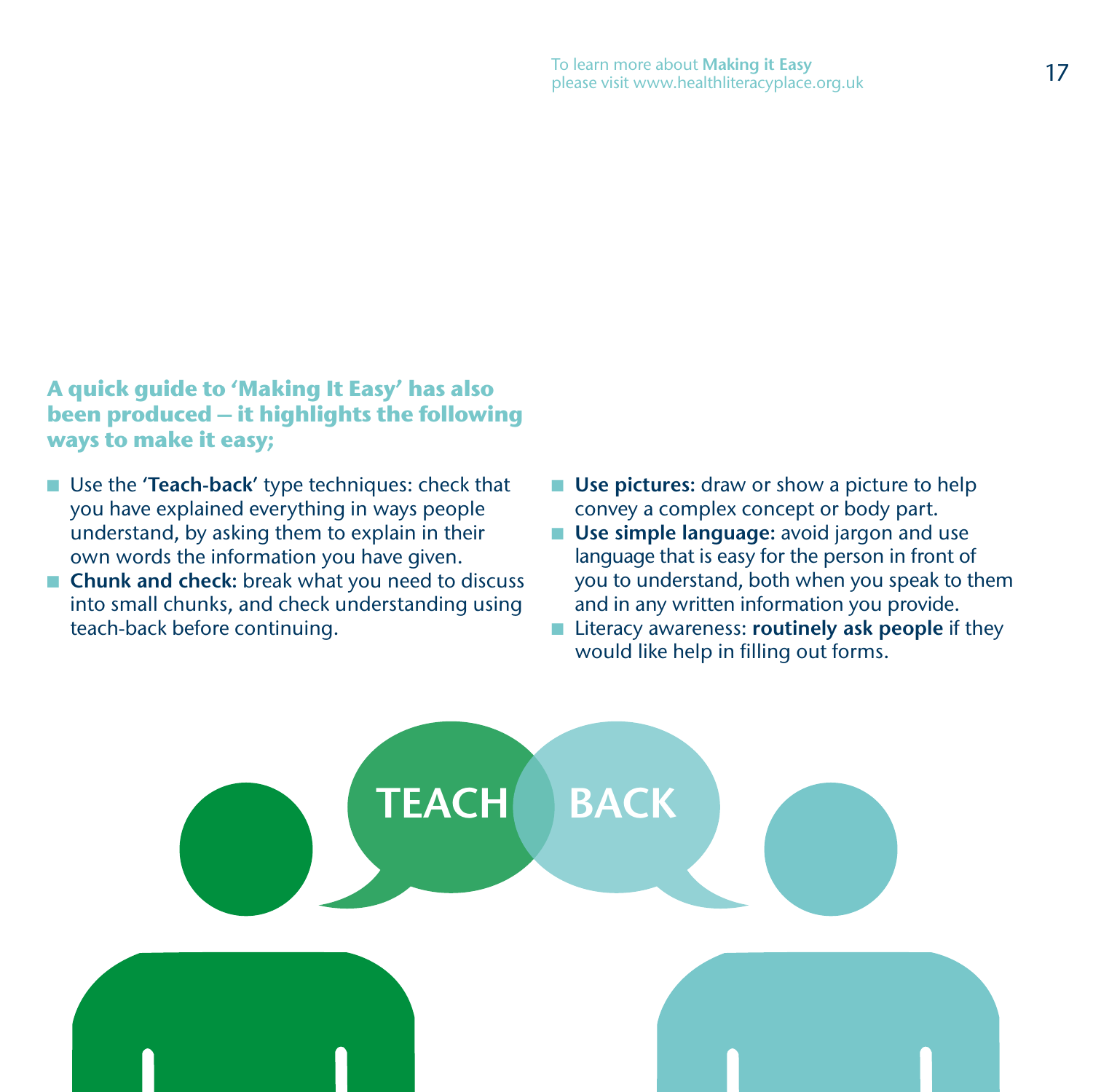#### **Bill Gates**

# "I'm a great believer that any tool that enhances communication has a profound effect in terms of how people can learn from each other..."

## **4. Establish a national demonstrator site**

The route map for the delivery of the quality strategy includes the deliverable 'Information and Support to enable people at home and during times of transition'.

A national demonstrator site will develop and display an integrated way of working with people, making successful communication at transitions of care a routine experience.

Health Boards will be offered the opportunity to host the national demonstrator site. The aim is to meet the health literacy needs of people at transitions of care in specific settings over the next 18 months. This work will include an evaluation of the effectiveness of the approach to enabling people to stay well and to self manage. It will also assess the impact this has on service delivery. This will be taken forward using the Person-Centred Health and Care Collaborative approach, to take the learning and improvement forward reliably across the country.

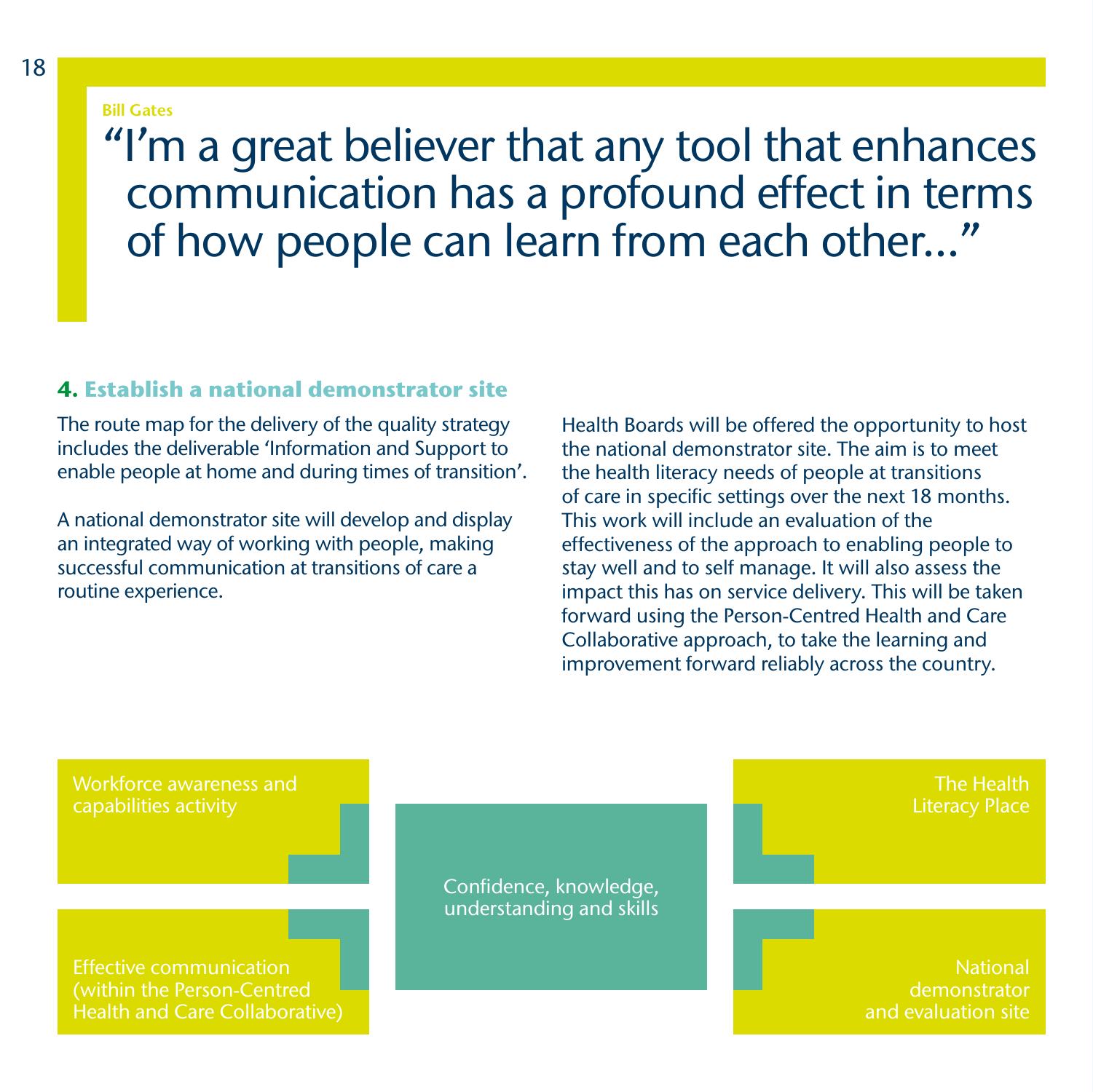## Contributors to the National **Health Literacy Action Group**

**Ian Welsh (Chair)**

Chief Executive, The Health and Social Care Alliance **Elaine Bell** Chief Medical Office and Public Health Directorate, Scottish Government **Maureen Black** NHS Inform **Kate Burton** Public Health Practitioner, NHS Lothian **Arlene Campbell** National Partnership Manager, NHS 24 **Catriona Carson** Public Health, NHS Greater Glasgow & Clyde **Jane Davies** Projects Manager NHS Education Scotland **Dr Phyllis Easton** Health Intelligence Manager, NHS Tayside **Prof Vikki Entwistle** Professor of Health Service Research and Ethics, University of Aberdeen **Christine Hoy** Primary Care Development Manager, The Health and Social Care Alliance **Dr Graham Kramer** GP Tayside & National Clinical Lead, Self Management and Health Literacy, Scottish Government **Sarah McCullough** Programme Manager, NHS Health Scotland **Evelyn McElhinney** Nurse Lecturer, Glasgow Caledonian School of Health and Life Sciences **Dr Ann Wales** Programme Director of Knowledge Management, NHS Education Scotland **Tim Warren** Policy Lead, Self Management & Health Literacy, Scottish Government **Karen Adams**  NHS Education for Scotland

## Acknowledgements

NHLAG would like to acknowledge Professor Richard Osborne, Deakin University, Melbourne for his encouragement and support.

- <sup>1</sup> Comparative report on health literacy in eight EU member states. The European Health Literacy Project 2009–2012. Maastricht, HLS-EU Consortium, 2012 [Online] (http://www.health-literacy.eu [accessed 15 May 2013]
- 2 Rowlands et al 'Defining and describing the mismatch between 2014. Submitted for publication http://www1.lsbu.ac.uk/php5c-cgiwrap/ hscweb/cm2/public/news/news.php?newsid=115
- Vernon, J et al (2007) Low Health Literacy: Implications for National Health Policy [online] available: http://sphhs.gwu.edu/departments/ healthpolicy/CHPR/downloads/LowHealthLiteracyReport10\_4\_07.pdf [20th Feb 2010]
- 4 Scottish Government. Scottish Survey of Adult Literacies 2009: Report of Findings http://www.scotland.gov.uk/Resource/Doc/319174/0102005.pdf
- 5 Berkman ND, Sheridan SL, Donahue KE, Halpern DJ, Crotty K. Low health literacy and health outcomes: an updated systematic review. Ann Internal Medicine 2011; 155: 97-107
- <sup>6</sup> DeWalt DA, Berkman ND, Sheridan S, Lohr KN, Pignone MP 2004. Literacy and Health Outcomes. A Systematic review of the Literature. Journal of Internal Medicine 19: 1228-1239 http://www3.interscience.wiley.com/ cgi-bin/fulltext/118783767/PDFSTART
- Easton PM. Exploring the pathways to poor health in the 'hidden' population' with low literacy. PhD thesis. University of Dundee 2011
- <sup>8</sup> Scottish Government. Pub. 2010 Healthcare Quality Strategy for NHSScotland – SG Website http://www.scotland.gov.uk/Resource/ Doc/311667/0098354.pdf
- <sup>9</sup> Scottish Government. Pub. 2012. 2020 Vision for Health and Social Care SG website http://www.scotland.gov.uk/Topics/Health/Policy/2020-Vision
- <sup>10</sup> Bostock S Association between low functional health literacy and mortality in older adults: longitudinal cohort study BMJ2012;344doi: http://dx.doi.org/10.1136/bmj.e1602(Published 15 March 2012)